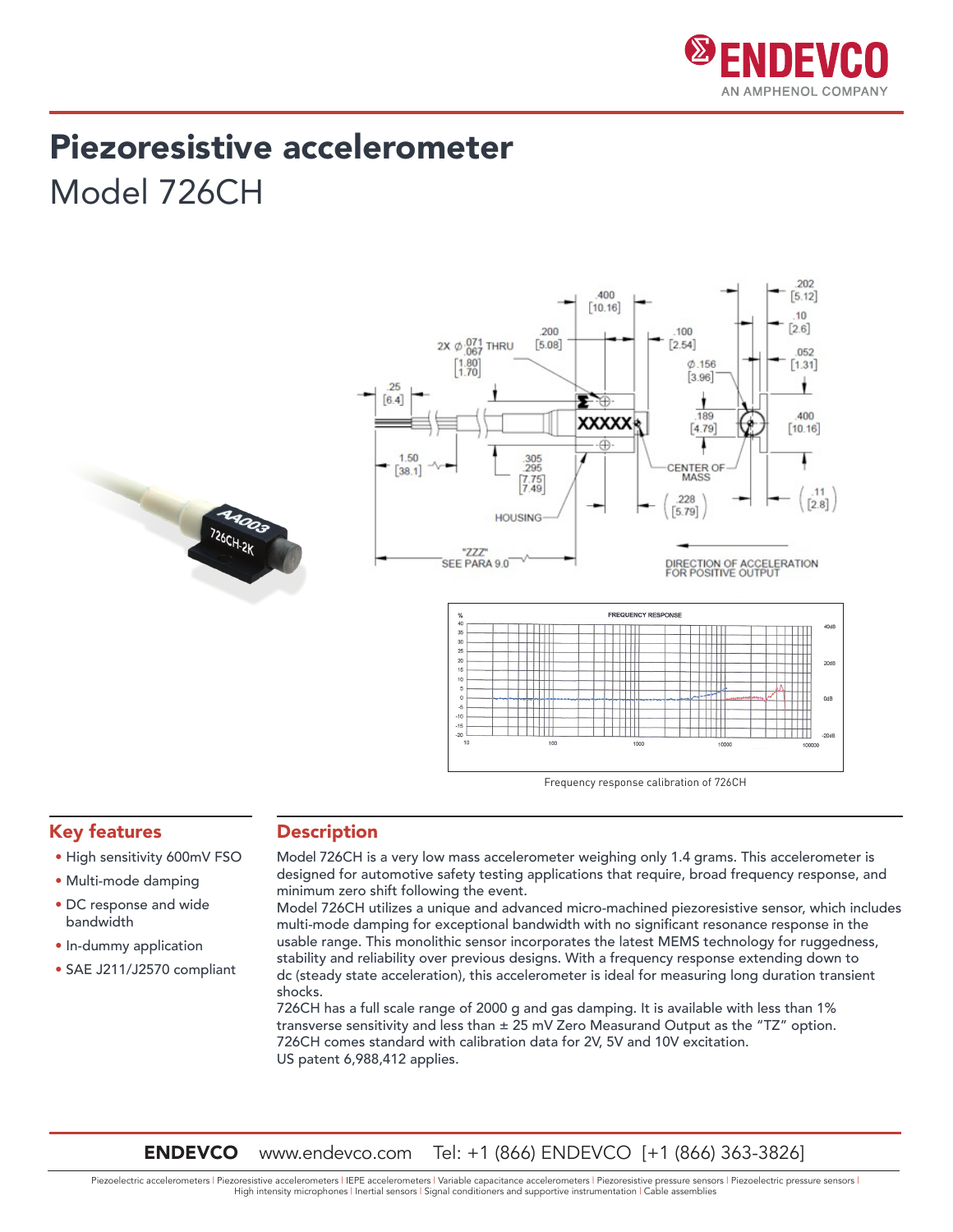

# Piezoresistive accelerometer Model 726CH

### Specifications

All specifications are referenced at +75˚F (+24˚C) and 10 Vdc, unless otherwise noted. Sensitivity and zero measureand offset are provided at 2V, 5V and 10V excitation. Calibration data, traceable to National Institute of Standards and Technology (NIST), is supplied.

| <b>Dynamic characteristics</b>            | <b>Units</b>                 | $-2K$                                                 |  |
|-------------------------------------------|------------------------------|-------------------------------------------------------|--|
| Range                                     | g                            | $±$ 2000                                              |  |
| Sensitivity (at 100Hz and 10q)            |                              |                                                       |  |
| Minimum/Nominal/Maximum                   | mV/V/q                       | .015 / .030 / .060                                    |  |
| Frequency response (Referenced to 100 Hz) |                              |                                                       |  |
| $± 5%$ maximum                            | Hz                           | 0 to 5000                                             |  |
| Non-linearity                             | %                            | ±1                                                    |  |
| Zero measurand output                     | mV                           | ±50 maximum, ±25 optional                             |  |
| Transverse sensitivity                    | $%$ max                      | 3 (1 optional)                                        |  |
| Thermal zero shift (nomial)               |                              |                                                       |  |
| $0^\circ$ to $50^\circ C$                 | %FSO/°C                      | 0.04                                                  |  |
| 32° to 122°F                              | %FSO/°F                      | 0.02                                                  |  |
| Thermal sensitivity shift (max)           |                              |                                                       |  |
| 10° to 30°C                               | $\frac{9}{6}$ <sup>o</sup> C | 0.2                                                   |  |
| 50° to 86°F                               | $%$ /°F                      | 0.1                                                   |  |
| <b>Electrical characteristics</b>         |                              |                                                       |  |
| Excitation                                | Vdc                          | 2.0, 5.0, 10.0                                        |  |
| Resistance                                |                              |                                                       |  |
| Input, minimum                            | ohms                         | 4500                                                  |  |
| Output, maximum                           | ohms                         | 8500                                                  |  |
| Insulation resistance                     | Mohms                        | 100 min @ 50 Vdc                                      |  |
| <b>Physical characteristics</b>           |                              |                                                       |  |
| Case material                             |                              | Hard anodized aluminum alloy, color black             |  |
| Electrical connections                    |                              | Integral 4 conductor, #32 AWG Teflon insulated leads, |  |
|                                           |                              | shielded with white polyurethane jacket.              |  |
| Mounting torque                           |                              | 2.6 in-lbf (0.29 N.m) recommended/3.0 in-lbf          |  |
|                                           |                              | $(0.34$ N.m) maximum                                  |  |
| Weight                                    |                              | 0.05 oz (1.4 qm); cable 0.1 oz/ft (9 qm/m), typical   |  |
| <b>Environmental</b>                      |                              |                                                       |  |
| <b>Acceleration limits</b>                |                              |                                                       |  |
| Shock (half-sine pulse duration)          |                              | 10000 g, 80 usec or longer                            |  |
| Temperature                               |                              |                                                       |  |
| Operating                                 | $^{\circ}$ C ( $^{\circ}$ F) | $-40$ to $+100$ (-40 to $+212$ )                      |  |
| Storage                                   |                              | Room temperature                                      |  |
| Humidity                                  |                              | <b>IP65</b>                                           |  |
|                                           |                              |                                                       |  |